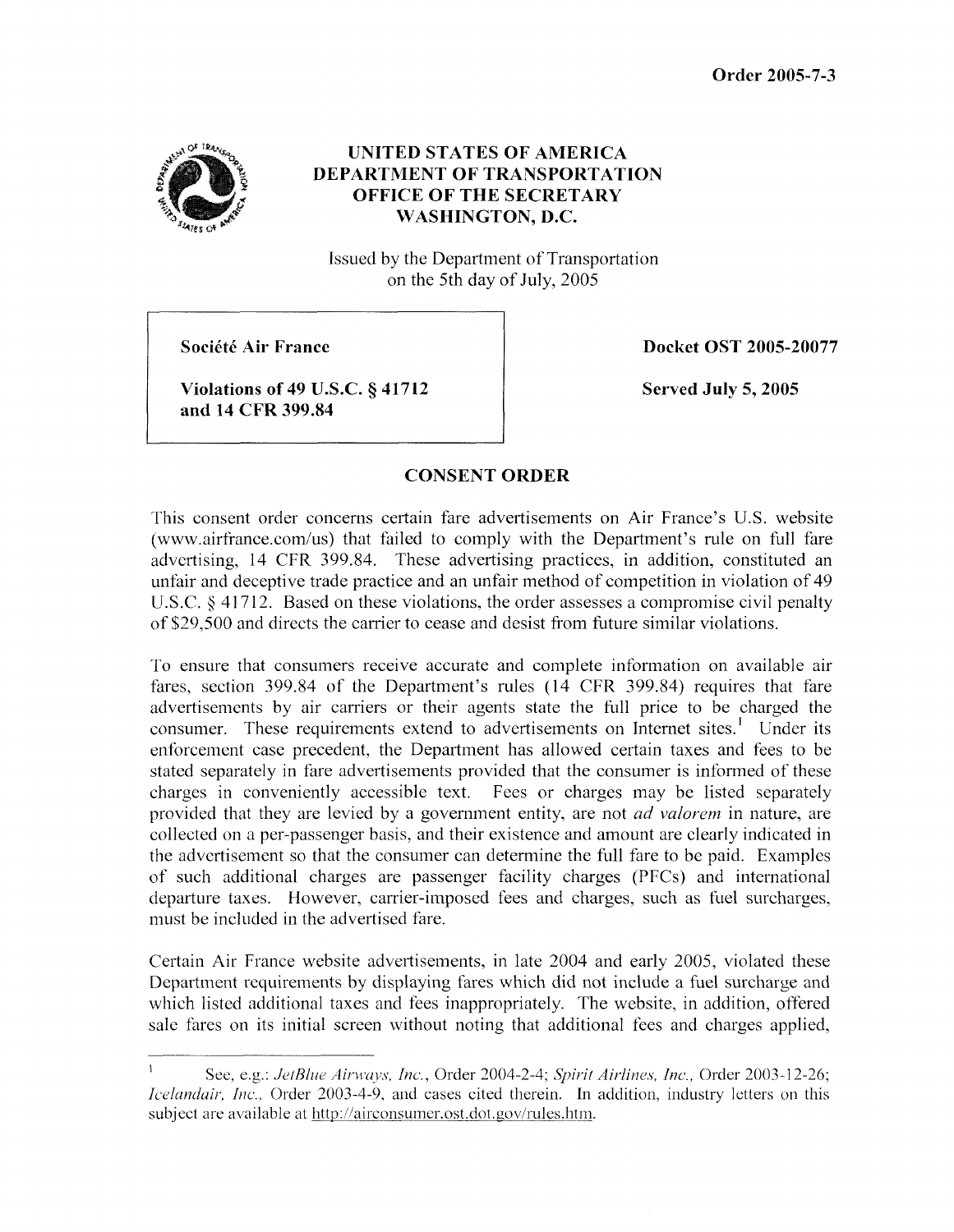although the screen did include the fuel surcharge. In subsequent screens, after a consumer selected an itinerary, the website gave information regarding taxes and fees but did not separately list the September  $11<sup>th</sup>$  Security Fee.<sup>2</sup>

The carrier, in response to the inquiries of the Office of Aviation Enforcement and Proceedings, has revised its U.S. website to include the fuel surcharge in all base fares. The website has also been revised to provide an asterisk adjacent to its advertised sale fares on its initial screen with a link to an explanation that states that the fares exclude government-imposed taxes and fees and provides the nature and amount of those charges. In fare quotes for specific itineraries, Air France has revised its language on taxes and fees to give specific notice of the September  $11<sup>th</sup>$  Security Fee.

In mitigation, Air France states that it promptly revised the initial screen of its website to include a required asterisk and link with the appropriate disclosure statement on its sale fare listings after it became aware of the problem. The fuel surcharge was excluded, the carrier points out, only in one set of screen displays and was always included in the final fare quotation shown to consumers before booking. After consultation with the company that provides the booking engine used on its website, Air France has included the fuel surcharge in the fares displayed on the one set of screens where it had previously been excluded. Air France, moreover, has revised certain displays to place the tax and fee amount on the same screen with the fare and to list the September  $11<sup>th</sup>$  Security Fee appropriately.

We acknowledge that Air France has cooperated fully in our investigation; however, we believe that enforcement action is nonetheless warranted in this instance. Air France, for its part, in order to avoid litigation and without admitting or denying the alleged violations, agrees to the issuance of this order to cease and desist from future violations of 49 U.S.C. **8** 41712 and 14 CFR 399.84 and to an assessment of\$29,500 in compromise of potential civil penalties of which one-half will be payable according to the payment schedule described below. This compromise assessment is appropriate in view of the nature and extent of the violations in question and serves the public interest. This settlement, moreover, represents a deterrent to future noncompliance with the Department's advertising regulations and section 41712 by Air France, as well as by other sellers of air transportation.

This order is issued under the authority contained in 49 CFR 1.57a and 14 CFR 355.15.

<sup>49</sup> CFR Part 15 IO, which imposes a security service fee on most air transportation originating in the United States, requires all direct carriers to identify the fee as the "September 11"' Sccurity Fee **'I** in advertisements in which it is not included in the advertised base fare. Failure to identify the September  $11<sup>th</sup>$  Security Fee as required by the rule constitutes a separate and distinct unfair and deceptive trade practice in violation of  $49 \text{ U.S.C.}$   $8 \frac{41712}{.}$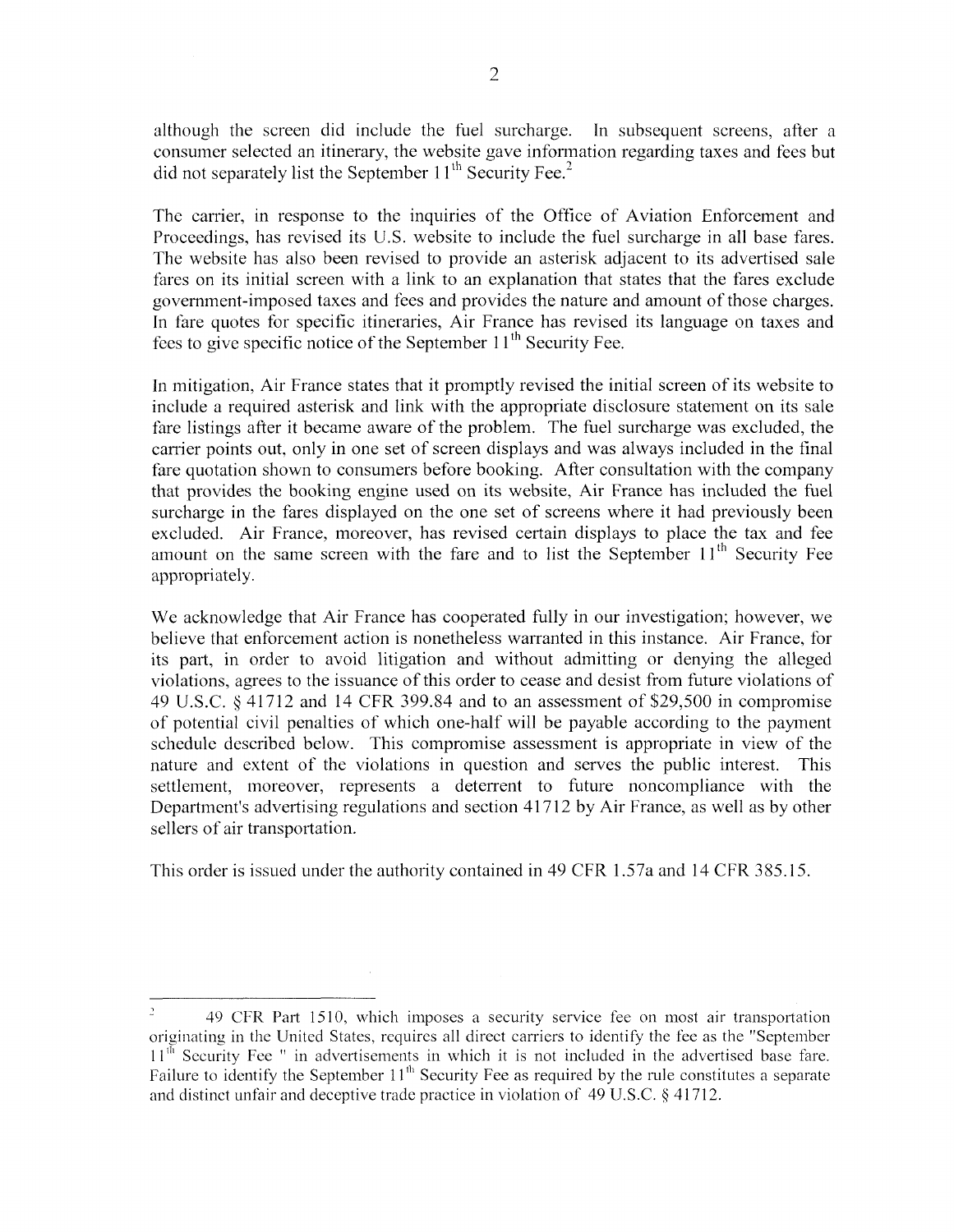## ACCORDINGLY,

**1.**  this order as being in the public interest; Based on the above discussion, we approve this settlement and the provisions of

2. We find that Societe Air France violated 14 CFR 399.84 by advertising fares on its Internet site without proper disclosure of additional fees and taxes, and by failing to include a separate fuel surcharge in certain fares displayed on its website, as described above;

3. We find that by engaging in the conduct described in paragraph 2, above, Societe Air France has engaged in unfair and deceptive trade practices and unfair methods of competition in violation of 49 U.S.C.  $\S$  41712;

4. desist from further violations of 14 CFR 399.84 and 49 U.S.C. § 41712; Société Air France, its successors, affiliates, and assigns, are ordered to cease and

5. Société Air France is assessed \$29,500 in a compromise of civil penalties that might otherwise be assessed for the violations described in ordering paragraphs 2 and 3, of which \$14,750 shall be due and payable within 30 days of the service date of this order. The remainder of the penalty shall be suspended for one year following the service date of this order and then forgiven, provided that Société Air France complies with the payment terms of this order, as well as its cease and desist provisions, during the suspension period; if it fails to do so, the entire unpaid balance of the penalty shall become due and payable immediately, and Société Air France may be subject to further enforcement action; and

6. Payment shall be made by wire transfer through the Federal Reserve Communications System, commonly known as "Fed Wire," to the account of the U.S. Treasury. The wire transfer shall be executed in accordance with the instructions contained in the Attachment to this order. Failure to pay the penalty as ordered shall also subject Société Air France to an assessment of interest, penalty, and collection charges under the Debt Collection Act, and possible enforcement action for failure to comply with this order.